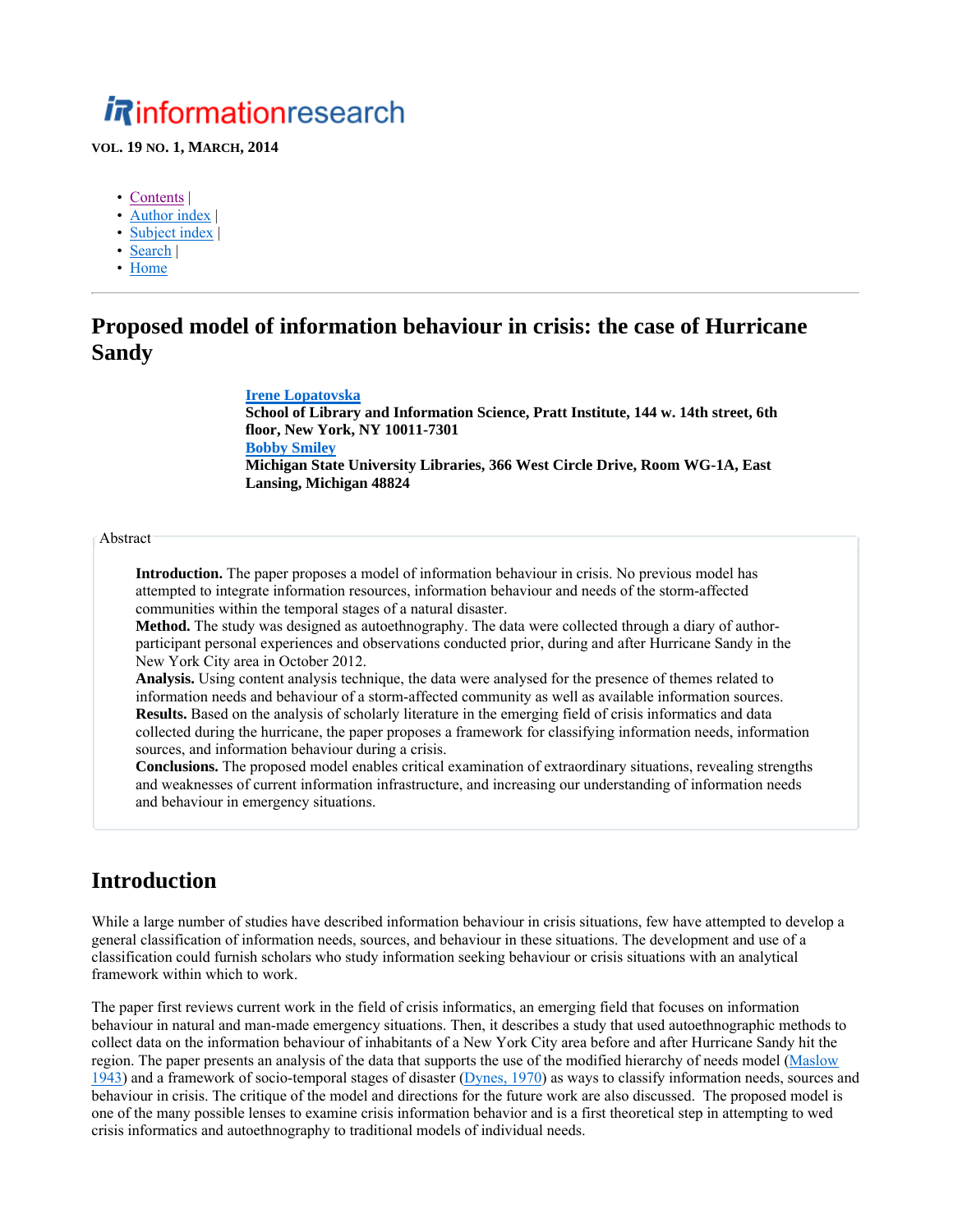# **Crisis informatics**

The scholarly literature surveying how information professionals have addressed emergency situations is small but growing. Historically, library and information studies research has been concerned with institutional disaster preparedness in emergency situations rather than examining the dynamics and dissemination of information during crises (Putnam, 2002; Hagar, 2010). More recently, however, scholars have been investigating emergencies from an information communication perspective in the nascent, interdisciplinary field of crisis informatics. For Hagar  $(2006)$ , who is credited with coining the term *crisis informatics*, this area of research studies, the interconnectedness of people, organizations, information and technology during crises, which includes the important human ways of communicating and disseminating information that play a key role when technology infrastructure breaks down during a crisis (Hagar, 2006, p. 10). Crisis informatics examines the challenges presented by emergencies in the communication of information: information overload and/or paucity, variable information needs, actors and agencies involved, integration and coordination between and among those actors, formal and informal channels of communication, information uncertainty, trustworthiness, conflicting sources, and providing the right information to the right parties when needed. Most research in this area has principally clustered around two areas: theoretical expositions (Muhren and Van de Walle, 2010; Zach and McKnight, 2010), or case-studies involving natural disasters such as fire, flood, or earthquakes (Shklovski, Palen and Sutton, 2008; Bunce, Partridge and Davis, 2012; Dabner, 2012), political crises (Shaheen, 2008), terrorist attacks (Fu, 2011), or epidemiological crises (Wan, 2010). Due to our study's focus on information behaviour in crisis, we chose to review a segment of a growing body of emergency management scholarship that focused on crisis information behaviour. The reviewed studies helped us to understand and theorize about digital convergence and disasters in a manner not ordinarily employed in library and information studies information behaviour research.

In the individual emergency situations studied, recent scholarly literature in crisis informatics has emphasized the importance of two disparate, but interconnected trends: a shift from top-down government dissemination of information toward a bottom-up approach, where reporting is community based and citizen driven (Hagar, 2010; Shklovski, *et al.*, 2008), and the growing use of social media (in particular, Twitter and Facebook) to transmit relevant information and update communities during a disaster (Shaheen, 2008; Palen, Starbird, Vieweg and Hughes, 2010; Bunce *et al.*, 2012; Dabner, 2012). Implicit in these trends is the question of how information is regulated or mediated, and how this is conditioned not only by the nature of the crisis, but also by the technology available to broadcast that information to the stakeholders involved. As Shaheen (2008) and Wan (2010) have argued, exogenous factors, in particular government censorship, have complicated information flows during emergencies, irrespective of available technology. When community access to social media was blocked, citizens had to rely on government information. This control over the available information eroded citizens' trust in the government's ability to deal with the crises, and in some cases led to behaviour that actually exacerbated the situations. If government censorship is not an issue, official information complements, but does not usurp, the role of information generated through bottom-up community efforts. As Palen *et al.* (2010) explained after studying the tweets produced during the 2009 flooding of the Red River in North Dakota and Minnesota, while eyewitness accounts provided through social media were important, data from official sources were still actively sought. These data were made useful and locally relevant through active manipulations by social media participants who added context, supported or refuted it, or created new representations of and new channels of distribution for that information. The authors of this study stress that alignment of informal and formal sources of information is necessary in the future (Palen *et al.*, 2010, p. 16).

On the informal, or bottom-up side, citizen reliance on social media has increasingly become an integral element in tracking the flow of information during emergency situations. Studying locally generated social media use during the 2011 Queensland flood in Australia, Bunce *et al.* (2012) have argued that citizen information seeking behaviour could be grouped into four broad categories: monitoring information (oversight of the actual dissemination of information), community and communication (keep the stakeholders affected apprised of the latest information), affirmation (confirming the safety and survival of those affected), and awareness (providing warnings or alerting the population about effects to assist). An example of how these categories are reflected in crisis situation, in which both formal and informal sources are aligned, was provided during 2010 earthquake in New Zealand (Dabner 2012). Shortly after the initial earthquake, the University of Canterbury in Christchurch started to use both the university's Web-based environments and Facebook as the two most prominent platforms to transmit information to students, with the latter also allowing them to contribute or correct information about the crisis. Despite manifold aftershocks, the university managed to keep their servers running and community apprised by using student -generated status updates and similar social media functions to report information back to the community at large.

As University of Canterbury officials discovered, one of besetting problems associated with relying on social media is maintaining and sustaining the available technology. In places where such technology is unavailable, communities can turn to analog methods of information transmission. In December 2004, the Indian Ocean earthquake caused a tsunami that devastated Aceh, the western most province in Indonesia. The damage to the communication infrastructure there isolated the most devastated areas. Given the terrain and the absence of widely available cellular voice and data services, relief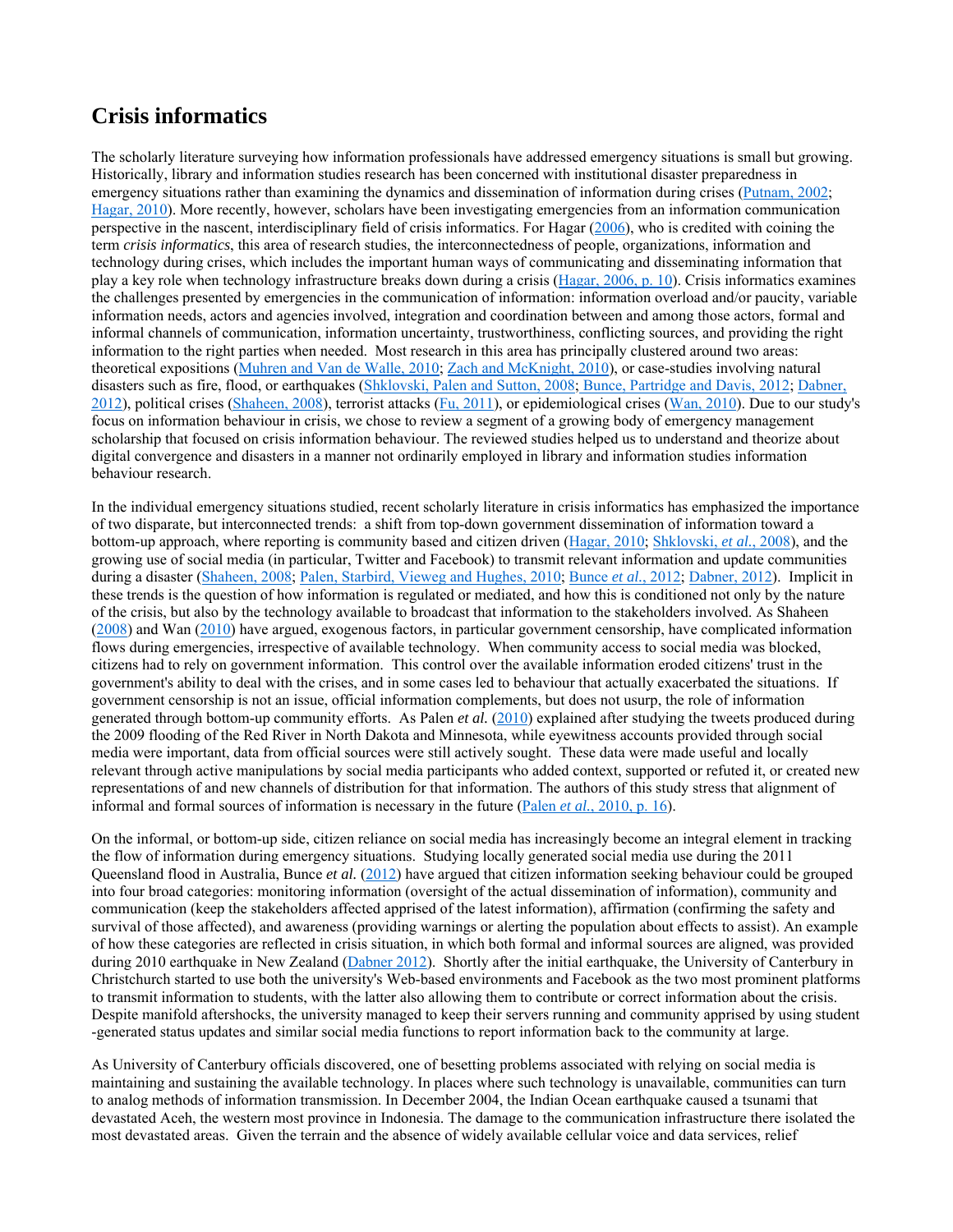organizations built community radio stations to help people access information, which became the frontline source for those affected (Birowo, 2010). The geography, the wholesale nature of devastation, and limited access to cellular communication informed the relative success of community radio as the primary channel for information in Indonesia, but relying on a single communication node also can present acute problems. Spatial dependency, where a single channel is the sole mode of updating affected populations and transmitting information, can complicate relief efforts. Following the attacks on the World Trade Center, New York City, in 2001, police and firefighter rescue efforts were hampered by reliance on two-way radios  $(F_{u}, 2011)$ . Because of the volume of use, the broadcast channels were overwhelmed, with no back-up or alternative modes of communication available (eventually, *ad hoc* communication alternatives were used: namely, the Internet). Spatial dependency accents the importance of having multiple communication nodes (radios, Internet, social media, other analog media), and robust interoperable networks to maintain contact between and among those organizing relief efforts and the affected populations.

Very few of the reviewed studies attempted to classify observed behaviour and information resources used in crisis situations. One that referenced classifications of individual and community behaviour during crisis is the work of Shklovski *et al.* (2008). While the authors primarily focused on examining innovative uses of the information and communication technology during California wildfires in 2007, the authors relied on the notion of altruistic community used in the crisis sociology (Barton, 1970) and behavioural changes associated with the eight socio-temporal stages of disaster (Dynes 1970). In surveying the literature of crisis informatics, researchers can begin to ground their analysis of information seeking behaviour in emergency situations by emphasizing how these two areas are intricately conjoined. Ultimately, the insights gleaned from research in crisis informatics provide scholars with robustly theoretical understanding enabling the construction of new models to explain information seeking behaviour.

While the devastation wrought by Hurricane Sandy on the northeastern part of the United States might be considered less dramatic than some of the above described catastrophes, it provided event-driven data for expending previous research on crisis-affected communities and their information behaviour. Using a grounded theory approach (Glaser, 1992), we identified information needs, behaviour, and sources associated with various temporal stages of the natural disaster, and integrated them into a proposed model of crisis information behaviour.

# **Method**

While information science research developed a large number of models explaining human information behaviour (Zipf. 1949; Kuhlthau. 1994; Wilson. 1999), as far as we know, no particular model focuses on information behaviour in crisis situations. As a way of thinking about a problem (Wilson, 1999), such a model could help organize existing crisis informatics knowledge, describe information needs during crisis and inform improvements to the currently available information solutions during a crisis.

The aim of our study was to explore information behaviour affected by Hurricane Sandy and identify contextual and behavioural facets specific to crisis situations. The study relied on autoethnography method (Chang, 2008) to analyse personal experiences and participant observations in order to develop an understanding of the information needs and behaviour of a storm-affected community, as well as information sources available prior, during and after the storm. The participant observation and experiential data were recorded by one of the researchers in a diary that was kept for ten days before and after the hurricane, between October 27 – November 6, 2012. The secondary data included the analysis of the media coverage of the storm-related events.

By collecting real-time data, comparing it with the data from external sources, and providing details about the environment, researcher, data collection and analysis steps, the study aimed to satisfy the four criteria of the soundness of qualitative research: credibility, transferability, dependability and confirmability (Lincoln and Guba 1985).

## **Diary**

A total of fourteen pages (6,301 words) of the diary notes were collected by a researcher-participant. The diary data were structured into four rubrics: date and time related to storm progression, personal experiences, observations, and information obtained through external sources.

Participant observation notes became part of a diary. Being in this storm-affected area provided the researcher with an opportunity to engage in the daily practices of the affected community and to glean an understanding of its culture and behaviour (Howell 1972). While participant observation is not a very popular method in library and information studies research, it has previously been used in several studies (the work of Chatman (1999), the study of faculty members (Westbrook, 1995), young public library visitors (McKechnie, 1996), including several crisis informatics studies in which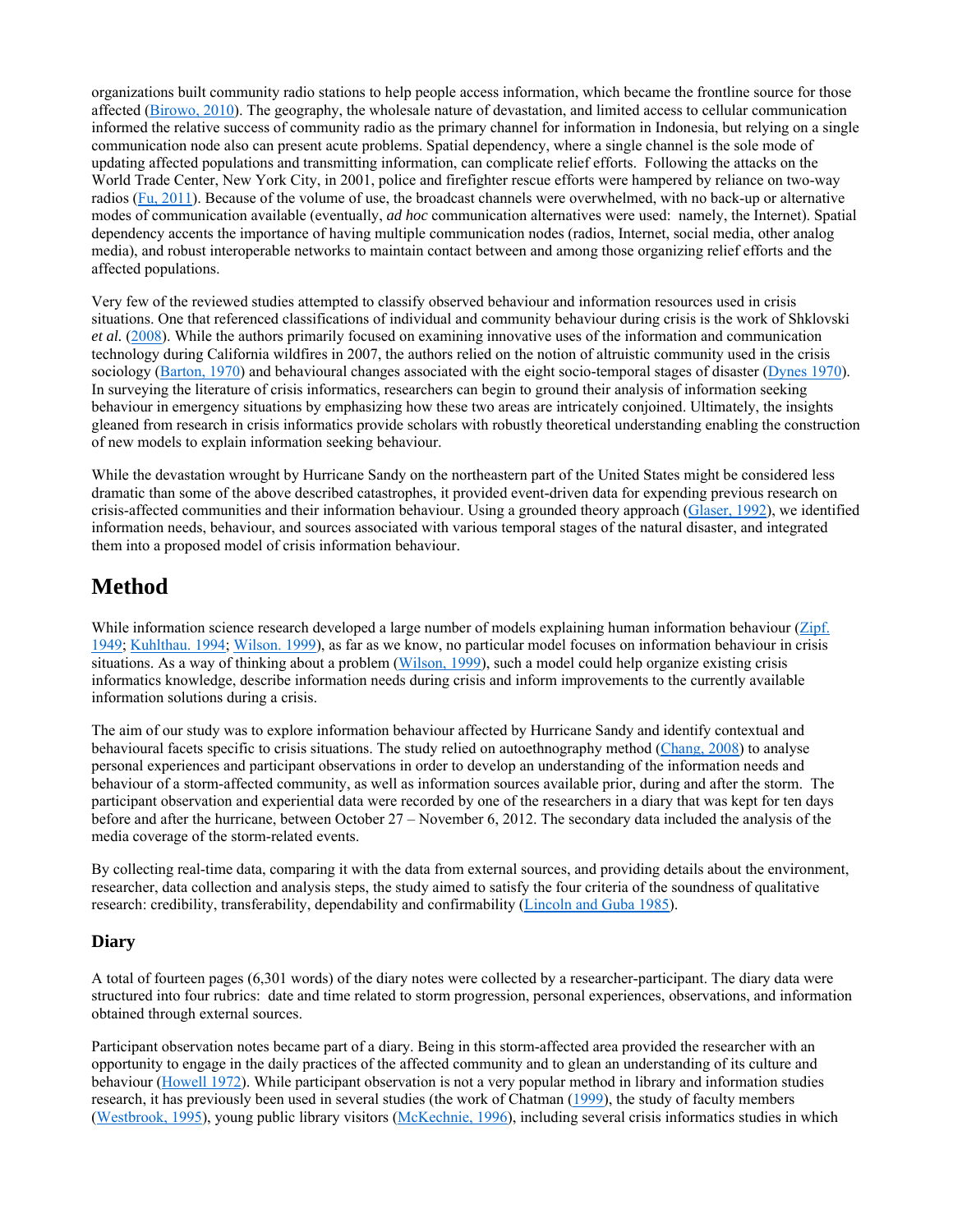researchers were active participants of the unfolding events (Shklovski *et al.*, 2008; Dabner, 2012), and was incorporated into the research diary.

The initial coding scheme for the diary entries included three basic categories that mirror the basic language structure and are implicitly or explicitly present in most information behaviour models: 1) information need (subject), 2) information source (object) and 3) information behaviour (action). Table 1 provides examples of the diary entries in each of the analysed diary rubric. After the initial round of coding, additional subcategories of themes have emerged and are presented in the data analysis section.

|                             | Table 1: Diary rubrics and initial coding themes                                                                                                                                                                                                                                   |  |  |
|-----------------------------|------------------------------------------------------------------------------------------------------------------------------------------------------------------------------------------------------------------------------------------------------------------------------------|--|--|
| Diary rubric                | <b>Example of a diary entry</b>                                                                                                                                                                                                                                                    |  |  |
| progression                 | Date/time related to storm Sun, 10/28/12, 1 day (25hr) before estimated Sandy's landfall on NJ shore                                                                                                                                                                               |  |  |
| Personal experience         | Just hooked up the [gas] generator. Happy to have enough power for the frig, phones and<br>computer.<br>Kids saw images of the storm devastation. Scared. [Parents] need to research how to<br>properly handle the situation and minimize the psych[ological] damage.              |  |  |
| Observation                 | Waited for 4.5hr in a line for gas, at least 70 people with canisters (between 2 to 5 canisters<br>per person)<br>Only two businesses are open in town: grocery store (sell non-perishables items, crackers,<br>toilet paper), and a Chinese restaurant ([they] have a generator). |  |  |
| External information        | Found useful updates on the progress of power repairs on the [neighboring town] [Web]<br>site; checked ours [town Website] – nothing useful<br>Local NBC reports on the cases of fraud related to FEMA support                                                                     |  |  |
| <b>Initial coding theme</b> |                                                                                                                                                                                                                                                                                    |  |  |
| Information need            | had to call 10 stores in PA [Pennsylvania] today to find who sells gas cans<br>were thinking about hosting a family who lost their house, especially family with kids.<br>Cannot find anything on the web, mostly sites for general donations                                      |  |  |
| Information behaviour       | walked to town to see what's happening<br>searched Twitter for useful posts on the open gas stations                                                                                                                                                                               |  |  |
| Information source          | [neighbor] said that he was driving around for 2 hours and did not see a single open gas<br>station<br>JCPNL [electric company] reports 600 more people [in town ] getting power since<br>yesterday<br>[employer company] sent out a list of opened gas stations.                  |  |  |

#### **Participant characteristics**

While participant observations and personal experiences can represent experiences and views of a certain population, they are not generalizable to the whole population affected by the crisis being studied. The following characteristics of a researcher influenced her behaviour, experiences and observations of the hurricane:

• *Physical and financial resources and mobility* 

Participant had adequate resources for weathering the storm, including a house in a safe flood-free zone, sufficient funds to escape from the storm-affected area if necessary, and means of personal transportation (a car). If any of these resources were unavailable, the participant experiences would have been significantly different. (There is an abundance of stories about storm survivors whose choices for riding out the storm were constrained by limited resources (Otterman, 2012; Semple and Goldstein, 2012).

• *Information literacy and access to information channels*

Participant was aware of, and actively consumed a number of information channels that provided diverse information about the storm, including the National Hurricane Center Website (www.nhc.noaa.gov), federal and local government Websites, social media sites (Facebook), national and local news channels (www.cnn.com). Without knowledge of and access to the diversity of information sources, the participant would have more limited information for making important decisions during the storm.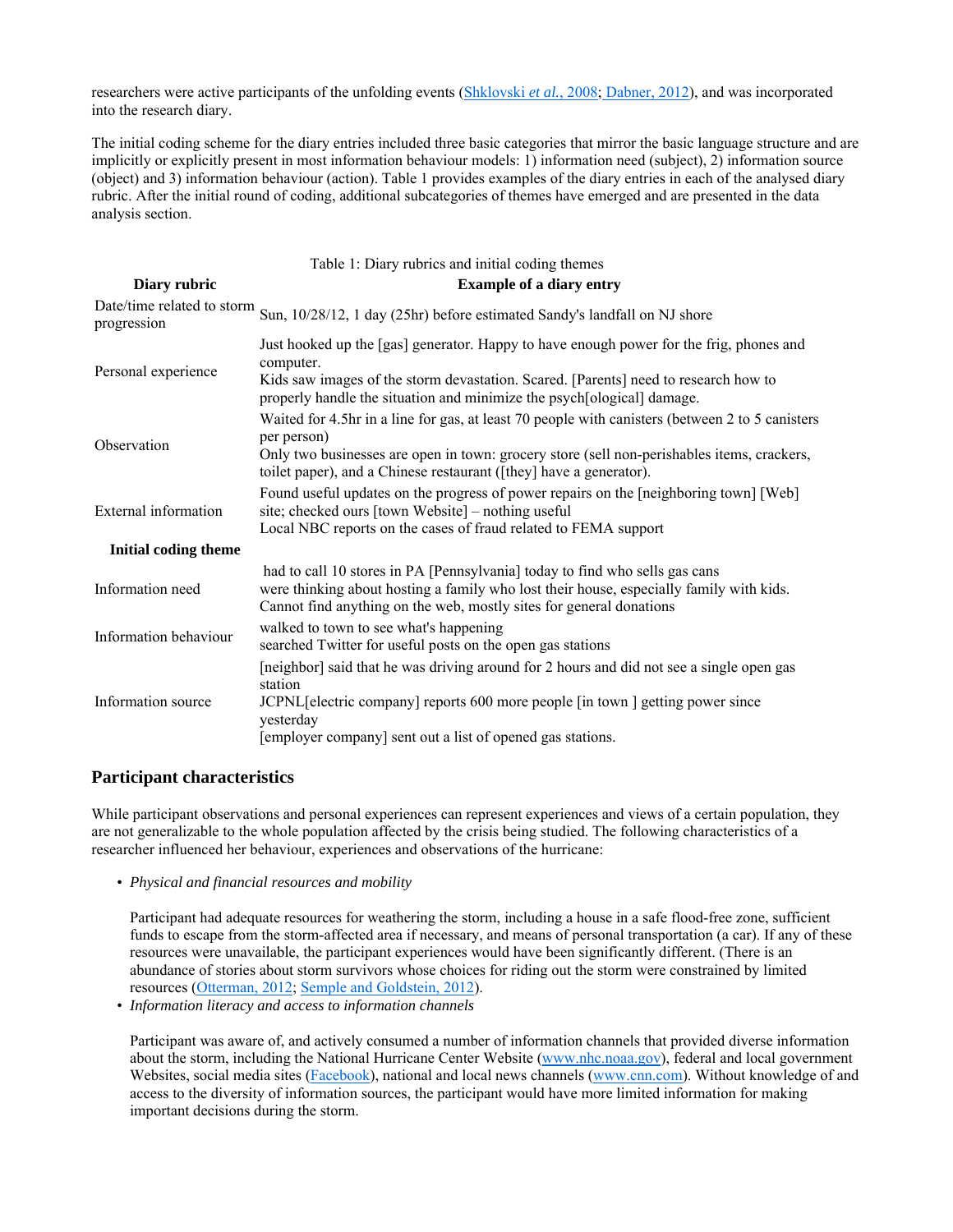#### • *Prior knowledge/experiences*

Participant had prior experience living in a hurricane-affected area and had first-hand knowledge of the effects of a major storm (loss of electricity, closed roads, damaged property, etc.) Without having prior experiences, it would have been harder to evaluate the risks of some of the decisions made (e.g., a decision to stay in a storm-affected zone). However, in a number of observed cases, prior experiences offered a false sense of confidence and influenced some residents of affected states to stay in a dangerous zone. As one lower Manhattan resident opting not to evacuate declared in a *The New York Times* interview, Last time [during Hurricane Irene in 2011] they made such a big hype out of it and nothing happened (Buckley, 2012).

• *Level of social responsibility*

The sense of social responsibility for dependents (elderly, children, pets) influenced many important decisions made during Sandy. Indeed, stories after the storm reported that a few people remained with their pets in flooded homes; this reluctance to move also claimed the lives of some elderly residents (Robbins, 2012; Semple and Goldstein , 2012). Researcher family included young and elderly dependents; this added a layer of complexity to information needs and decision making during the storm.

## **Hurricane Sandy (October 22-29, 2012)**

The National Hurricane Center report (Blake *et al.*, 2013) characterized Sandy as a classic late-season hurricane; that originated in the southwestern Caribbean Sea and made its first landfall in Jamaica as a category 1 hurricane. As it moved northeastward parallel to the coast of the southeastern United States, the hurricane system weakened and was downgraded to a post-tropical cyclone when it made a landfall on the coast of New Jersey. Due to the rise in sea level, strong winds and rains, Sandy caused major devastation to the New Jersey and New York coastlines and neighbouring areas.

Preliminary U.S. damage estimates are near \$50 billion, making Sandy the second-costliest cyclone to hit the United States since 1901. There were at least 147 direct deaths, 2 recorded across the Atlantic basin due to Sandy, with 72 of these fatalities occurring in the mid-Atlantic and northeastern United States. This is the greatest number of U.S. direct fatalities related to a tropical cyclone outside of the southern states since Hurricane Agnes in 1972 (Blake, Kimberlain, Berg, Cangialosi and Beven, 2013, p. 1).

Prior to landfall, some residents were required to evacuate, spending the duration of the storm in the shelters, hotels, or with relatives. The total number of evacuees included 375,000 in New York City, 50,000 in Delaware, and 30,000 in Atlantic City, New Jersey (NBCNews.com, 2012). Some people chose to stay in the dangerous zones due to work requirements (news reporters), while others remained owing to an inability or unwillingness to leave their homes (Semple and Goldstein, 2012). After the landfall in New Jersey, about 8.1 million homes in New Jersey, New York and Connecticut, including the participant's, lost power (Sheppard and DiSavino, 2012).

# **Findings**

The analysis of the researcher's diary produced a number of themes that clustered around the four main categories: 1) temporal stage of disaster, 2) type of an information need, 3) information behaviour and 4) information field. The four categories and relationships among them formed a preliminary model of crisis information behaviour. The model also includes two contextual facets, such as disaster type and participant(s) demographic characteristics, which influence temporal states, information needs, behaviour and sources available during crisis (see Figure 1). This section reviews and discusses findings within the four categories of the proposed model.

## **Temporal stage of disaster**

An important determinant of the information behaviour during Sandy was the temporal stage of the hurricane. The time before during or after the hurricane correlated with availability of certain information channels and determined the information needs. We used a modified framework of socio-temporal stages of disaster (Dynes 1970) as a coding scheme for the diary *date/time* entries. In examining the changing focus from personal to communal interests during the disaster, Dynes (1970) proposed an eight-stage model: pre-disaster, warning, threat, impact, inventory, rescue, remedy and recovery. We made the following changes to the Dynes' disaster stages to better represent our data: (a) we merged warning and threat stages since we did not note significant differences in information behaviour and available sources during these two stages; (b) since no rescue activities were experienced or recorded, the Dynes' recovery stage was removed; (c) remedy stage was renamed into survival. Figure 1 outlines the six stages of the modified Dynes' model used in the study: Pre-disaster, Warning/threat, Impact, Inventory, Survival and Recovery. Pre-disaster stage refers to a period prior to disaster awareness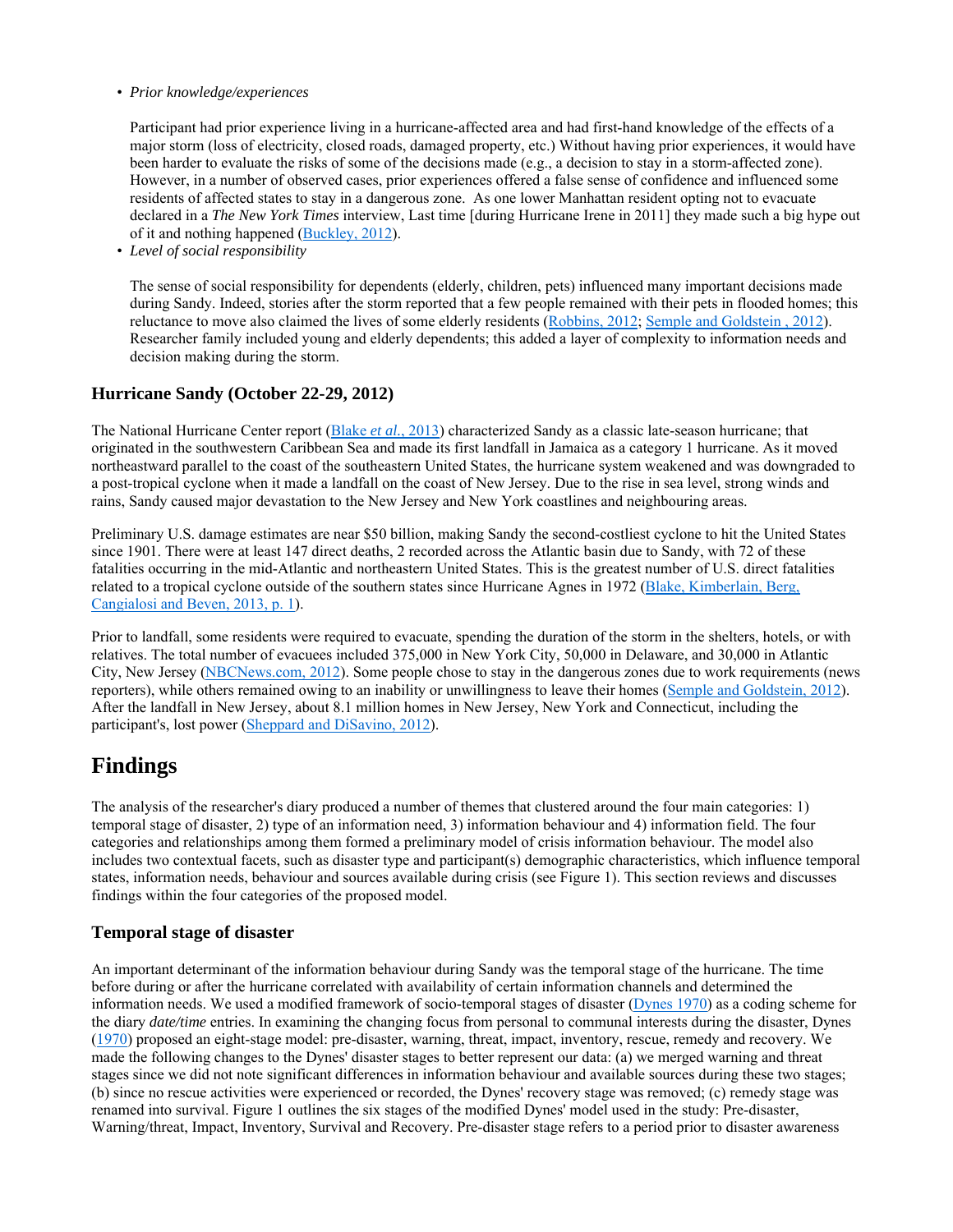and is associated with individual's routine information behaviour. Inclusion of this stage in the model is necessary for understanding effects of routine behaviour on crisis behaviour. While we did not collect data during a pre-disaster stage, the researcher's profile offers insight into resources, habits, and other factors that influenced their information behaviour during crisis.

The diary entries started during the Warning/threat stage, which is characterized by the awareness of an imminence of an upcoming event and subsequent behavioural modifications. The duration of the Impact stage during Sandy was short and was associated with elevated senses of anticipation, alertness, and other intense emotions (not coded or represented in this model). After the hurricane passed, a few hours were spent assessing the damage (inspecting the property and immediate surroundings). The Survival phase refers to the period after the storm when the resources are the most limited and/or living conditions are the most different from the routine ones, and before a situation starts changing for the better (Recovery). The diary was kept for the four days of the Recovery stage that began with an attainment of some electric power (power generator) and ended with full restoration of electric power to the area. However, as some of the reviewed literature suggests, the physical and psychological recovery of many storm-affected individuals and communities is still ongoing (Robbins, 2012; Rosenberg, 2012).

| <b>Type of crisis</b>                                                                              |                                                                                                      | Participant demographic characteristics                                                                                                                                                                                                                                                                              |                                                                                        |
|----------------------------------------------------------------------------------------------------|------------------------------------------------------------------------------------------------------|----------------------------------------------------------------------------------------------------------------------------------------------------------------------------------------------------------------------------------------------------------------------------------------------------------------------|----------------------------------------------------------------------------------------|
| 1. Temporal stages of disaster (N of days)                                                         | 2. Types of information needs<br>(influenced by Maslow, 1993)                                        | 3.Information behaviour (N of<br>themes)                                                                                                                                                                                                                                                                             | 4.Information field (N of<br>themes)                                                   |
|                                                                                                    | (N of themes)                                                                                        |                                                                                                                                                                                                                                                                                                                      |                                                                                        |
| <b>Stage 0: PRE-DISASTER</b><br>State of social system preceding point of impact                   | crisis                                                                                               | The study did not collect data during the pre-disaster stage. This stage can be characterized by<br>individual's routine information needs, behaviour, and information sources prior to his/her awareness<br>of the upcoming disaster. This stage can be used as a baseline and affects information behaviour during |                                                                                        |
| Stage 1: WARNING/THREAT (2.5)                                                                      | Physiological/safety (47)                                                                            | Monitoring (34)                                                                                                                                                                                                                                                                                                      | Internet sites (21)                                                                    |
| Precautionary activity includes consultation with Love/belonging/friendship(19)                    |                                                                                                      | Direct searching (18)                                                                                                                                                                                                                                                                                                | News media (19)                                                                        |
| members of<br>own social network; survival actions (e.g.<br>seeking shelter, stocking on supplies) | Self-actualization (11)<br>Esteem (3)                                                                | Passive information consumption (5)                                                                                                                                                                                                                                                                                  | Personal experiences(10)<br>Social media(5)                                            |
| Stage 2: IMPACT (.5)                                                                               | Physiological/safety (6)                                                                             | Monitoring (11)                                                                                                                                                                                                                                                                                                      | Personal experiences(10)                                                               |
| Stage of "holding on"                                                                              | Love/belonging/friendship(5)<br>Esteem (1)<br>Self-actualization (0)                                 | Direct searching (1)<br>Passive information consumption (0)                                                                                                                                                                                                                                                          | News media (3)<br>Internet sites (2)                                                   |
| Stage 3: INVENTORY (.12)<br>Individual/collective<br>inventory of what happened                    | Physiological/safety (5)<br>Love/belonging/friendship(1)<br>Esteem (0)<br>Self-actualization (0)     | Direct searching (5)<br>Monitoring (0)<br>Passive information consumption (0)                                                                                                                                                                                                                                        | Personal experiences(5)                                                                |
| Stage 4: SURVIVAL (3)                                                                              | Physiological/safety (48)                                                                            | Direct searching (33)                                                                                                                                                                                                                                                                                                | Personal experiences(35)                                                               |
| Living under "extreme" conditions and/or<br>limited resources                                      | Love/belonging/friendship(19) Monitoring (27)<br>Esteem (17)<br>Self-actualization (7)               | Passive information consumption (15)                                                                                                                                                                                                                                                                                 | Social media(28)<br>Internet sites (20)                                                |
| Stage 5: RECOVERY (4+)<br>Individual rehabilitation and readjustment;<br>community restoration     | Physiological/safety (36)<br>Esteem (25)<br>Love/belonging/friendship(22)<br>Self-actualization (19) | Direct searching (38)<br>Monitoring (37)<br>Passive information consumption (21)                                                                                                                                                                                                                                     | News media (27)<br>Internet sites (24)<br>Social media(21)<br>Personal experiences(19) |

Figure 1: Model of information behaviour during Sandy

### **Information needs**

We initially coded all words and phrases that referred to the information inadequacy in resolving uncertainty as *information need*. We later refined this coding scheme by using modified hierarchy of needs (Maslow, 1943; see Figure 2) for coding specific themes within broader information needs category.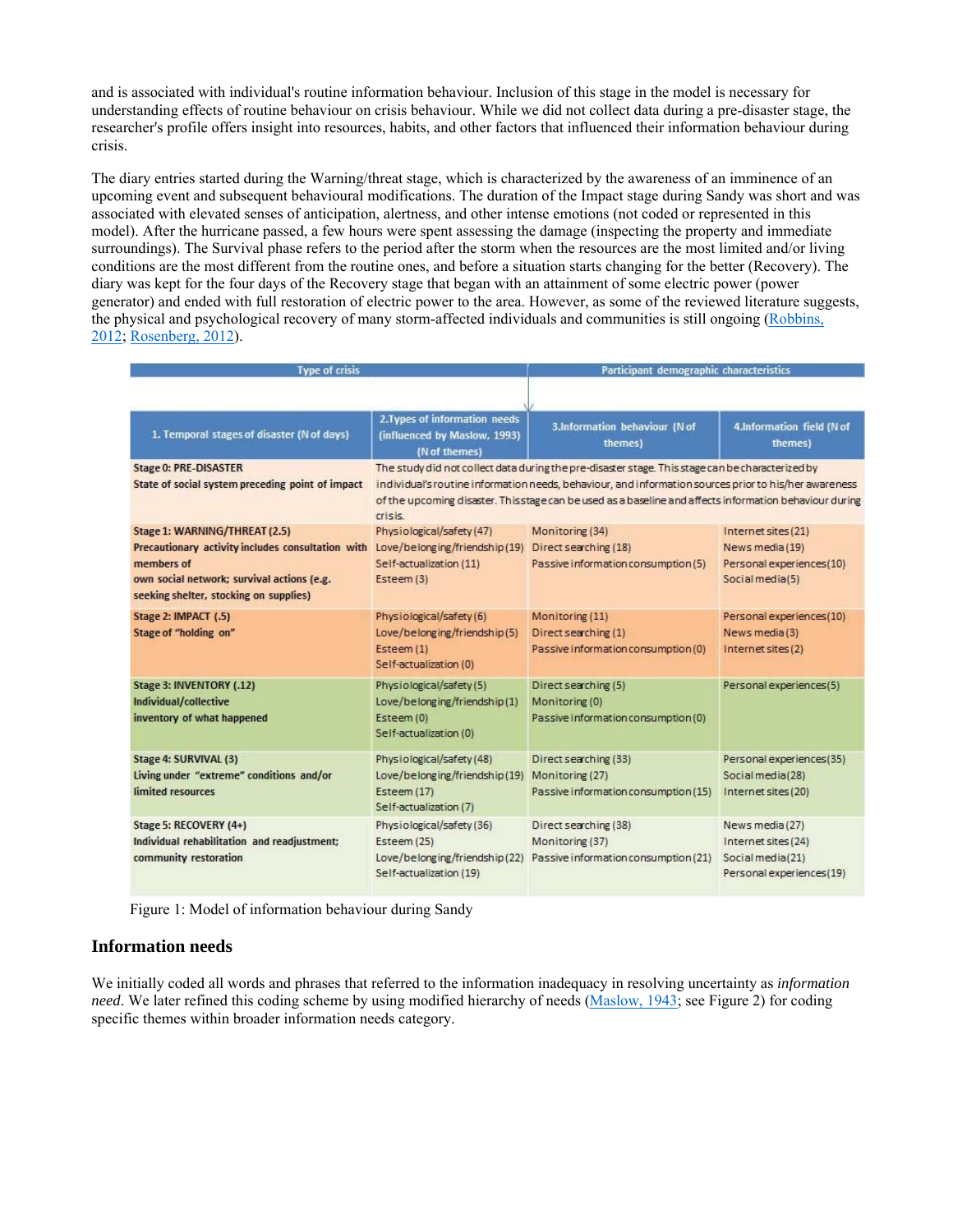

#### Figure 2: Maslow's hierarchy of needs (Based on Maslow, 1943)

While previous crisis informatics research had proposed classifications of emergency information needs (Bunce *et al.*, 2012), these classifications did not accurately describe our data, especially in regards to esteem and self-actualization needs. The following list provides the types of information needs and their definitions, with examples from the diary.

- *Physiological and safety needs:* information about availability of resources to satisfy basic needs (shelter, food, energy)
	- Stage 1 (Warning): *decided to stay in NJ [home] for the storm as they only forecast winds in our area. Still checking the NHC [National Hurricane Center] site for the updates, in case the forecast changes*.
	- Stage 3 (Inventory): *walked around [the neighborhood] to assess the extent of the damage to our area*.
- *Love, belonging, friendship, family*: information about family, friends, newly formed, temporary communities that cultivates a sense of belongingness
	- Stage 3 (Inventory): *Could not reach [a friend] to see if they were OK*.
- *Esteem:* information that empowers, cultivates the sense of self-respect
	- Stage 4 (Survival): *[spouse] just helped [a neighbour] to navigate through the generator manual and hook it up: everybody is happy!*
- *Self-actualization*: information enabling one to fulfill her/his talents and potential through creativity, desire to contribute to society and other means
	- Stage 5 (Recovery): *finally got in touch with [a work colleague] to check on the project status*.

Figure 1 provides frequencies of information need themes within each temporal stage of the hurricane. We have noticed two trends in our data:

- 1. between the Warning stage and the Recovery stage, the types of information needs changed from predominantly individualistic (Physiological and Safety) to increasingly altruistic (Love, Esteem, Self-actualization), the trend that is consistent with the Dynes (1970) findings;
- 2. within Love, Esteem and Self-actualization categories, information needs were noted in the context of information seeking (need to obtain information) as well as information provision (need to share information).

### **Information behaviour**

The themes related to specific actions directed at obtaining information clustered in three categories:

- Direct searching: a one-time search activity (or activities) directed at satisfying an information problem. Examples: searching the internet for the hurricane-related charities; calling hardware stores to check availability of certain goods.
- Monitoring: methodical searching related to the same problem, keeping up-to-date (Ellis 1989) Examples: monitoring progress of electric lines repairs through electric company Website, monitoring the progression of the hurricane on the National Hurricane Centre Website
- Passive information consumption: obtaining information without actively seeking it. Examples: receiving an email from an employer with the list of opened stores and gas stations; receiving telephone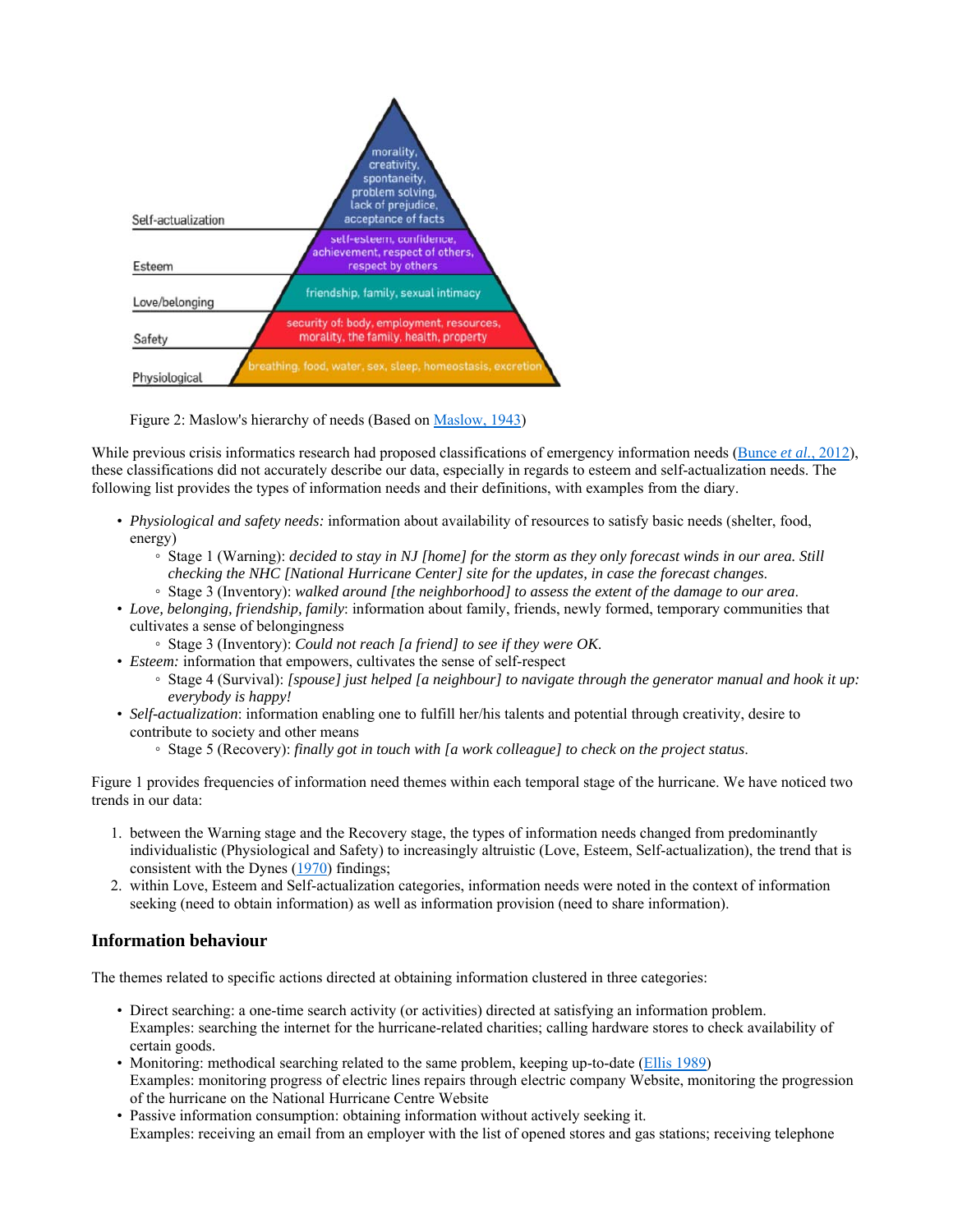calls from the local municipal office with the updates on recovery efforts; receiving an update from the social media application.

While the Warning, Impact, and Recovery stages were characterized by the increase number of monitoring activities, the Inventory and Survival stages were associated with the high number of direct searches to solve immediate information problems.

### **Information field**

The concept of *information field* refers to a range of information sources available to individual (or a group) (Johnson *et al.*, 2006) and represents a contextual variable that is necessary for understanding information behaviour. The most frequently mentioned information sources that comprised individual information field during the analysed timeframe included:

- News media: newspapers and news aggregates, television news channels along with associated print versions, Web and social media sites (e.g., NBC, PBS).
- Internet sites: Internet sites associated with non-news organizations (e.g. Red Cross, NHC sites).
- Social media: "a group of Internet-based applications that build on the ideological and technological foundations of Web 2.0, and that allow the creation and exchange of User Generated Content" (Kaplan and Haenlein, 2010, p. 61) (e.g., Facebook, Twitter).
- Personal experiences: personal observations, conversations with community members.

The observed information sources could be further described in the light of the media Richness/Reach theory (Evans and Wurster, 1997). The concept of *reach* refers to the number of people a channel is capable of reaching (e.g., a TV channel versus a phone call). Richness is defined by the channel bandwidth, degree of customization and interactivity. According to this theory, the larger the *reach* potential of a channel, the more bandwidth it requires and the less customization and interactivity it can support. In our study, the examples of the *reach* information sources were news media and Internet sites capable of reaching out a wide audience with non-customized information. These channels were largely sufficient to satisfy information needs during the Warning, Impact (partially) and Recovery stages. However, when the electric power became scarce, some *reach* information channels (e.g. news media) became less available or less useful for satisfying information needs, while more customizable and interactive channels became more useful for information acquisition.

# **Discussion**

In this section we discuss storm-related information behaviour through the prism of the proposed model which helps to illustrate changes in the information needs, behaviour, and information field during the storm, as well as highlight the strength and weaknesses of the current information systems during Hurricane Sandy.

### **Warning or threat stage**

Before the storm, the most pressing information need related to the trajectory and severity of the expected storm, as this affected decisions about where to seek shelter during the storm, and whether that place was safe and was adequately supplied for a potentially prolonged stay (this trend is reflected in a high number of information queries related to physiological and safety needs). During the three days before the storm, we noted the decrease in work-related search activities (Selfactualization) and increase of searching related to Physiological and safety needs. Overall, this stage was characterized by the presence of a rich information field. We noted the abundance of storm-related information several days prior to its landing on the east coast of the US: even without proactively seeking information, it was impossible to avoid the news about the approaching *Frankenstorm* transmitted on all information channels (radio, TV, print, Web and social media). Authoritative sources, like the National Hurricane Center and other federal Websites, had also provided current information about the storm and means to prepare for it (National Weather Service, 2012; American Red Cross, 2012; Delaware, 2012; Federal Emergency Management Agency, 2012). We did not find any evidence of complaints about the quantity of pre-storm information. We did, however, find some criticism of the quality of this information. After the hurricane, many sources expressed concerns about National Hurricane Center downgrading Sandy from a hurricane to a post-tropical cyclone which in many cases lead to people perceiving Sandy as a less serious threat (Santora, 2013), and, in some cases, refusing to evacuate (Buckley, 2012).

### **Impact stage**

During the first hours of the hurricane, many residents of the storm-affected areas stayed in the safety of their private residences with access to their routine information channels. During this stage, information needs focused around safety of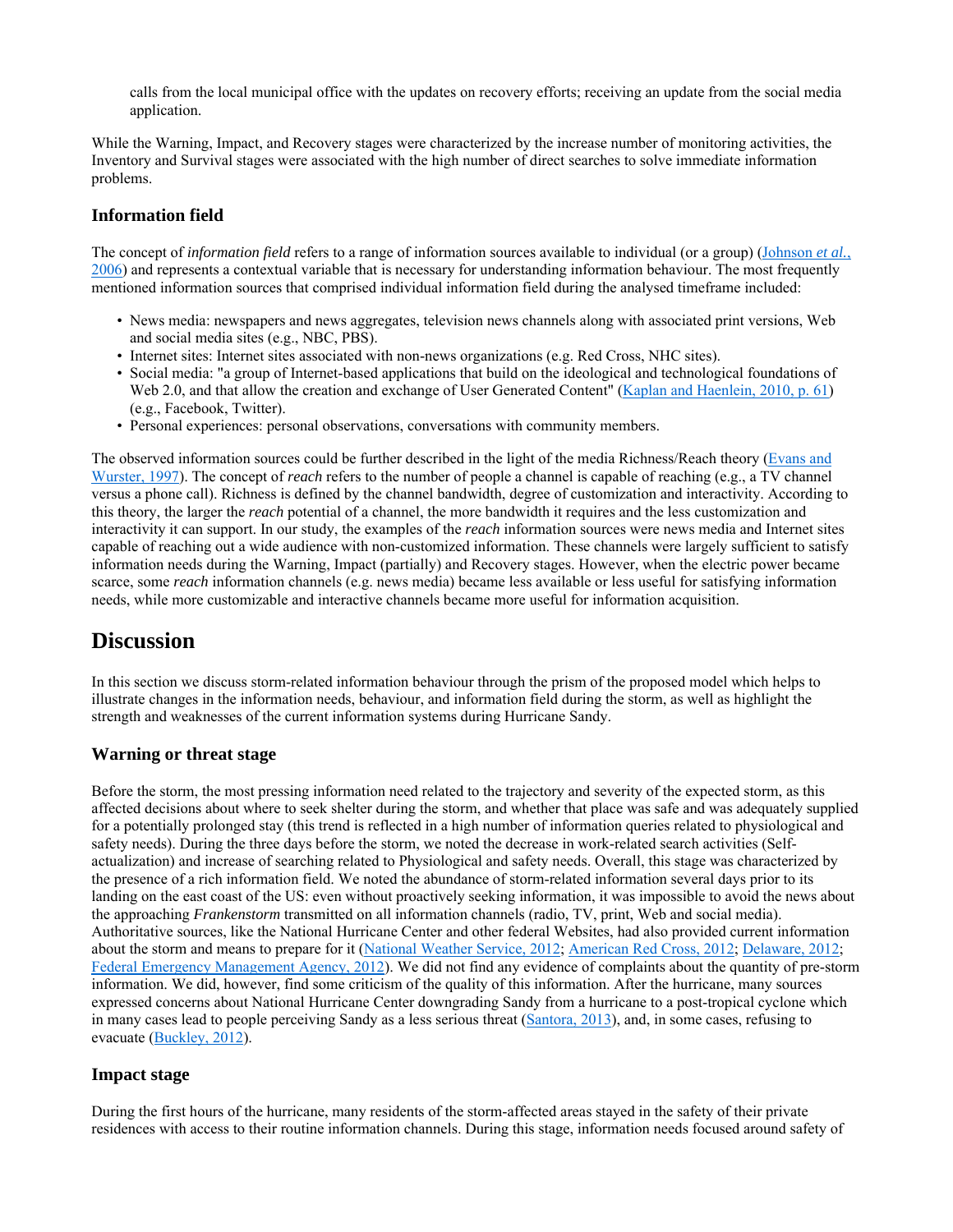self and close family and friends, and were satisfied by monitoring surroundings, news media and Internet sites. For most of this stage, television news and other media outlets helped to visualize the effects of the various phases of the hurricane. However, with the storm's progression, electric lines sustained significant damage and with the loss of electric power, the information field of the residents in the affected areas changed as well: phones, television and Internet became either partially or completely unavailable. Even with electric power, some information channels became unreliable. For example, it was difficult to get connection on a mobile phone due to the loss of service capacity as a result of damage to cell towers of service providers; additionally, use of mobile and other portable devices was constrained by difficulties of powering these devices through publicly available back-up generators. Immediately following the storm, the most reliable information channels available to most of the power-less residents were personal observations and interactions with the members of local communities (e.g. neighbours, local government, and selected local businesses).

#### **Inventory stage**

For a few hours right after the storm, it was important to assess the damage and resources available to cope with the poststorm consequences. The major source of information during this stage became personal experience and observations.

#### **Survival stage**

The Survival stage was characterized by establishing new routines under new circumstances (e.g, physical isolation) and availability of limited resources (e.g., connectivity and electric power). During this stage, the majority of information needs were related to safety and satisfaction of physiological needs. A number of sources of information about food, shelter and energy were available to the residents of the storm-affected areas, including local and federal government Websites, social media (Medley, 2012) and news channels, corporate Websites and mailing lists. However, successful use of these sources depended on availability of Internet access, access to electric power to power Internet-enabled devices, and awareness of information sources (e.g. Twitter, Federal Emergency Management Agency Website). During this stage, much effort was invested in identifying the most relevant information sources. For example, every small town maintained their municipal Website that often provided information that was relevant to neighbouring communities but varied in quality, completeness, and accuracy. Similar to the findings of the 2009 Red River floods study (Palen *et al.*, 2010), several Sandy victims observed in a study reported that it took them some time to identify the most informative microblogs in Twitter (e.g., following Newark Mayor Corey Booker's, or New Jersey Governor Chris Christie's tweets). A possible solution for providing relevant information to storm victims in a timely manner could be developed by aggregating up-to-date information from diverse channels into a single interface (Website, mobile application, telephone hotline, radio channel). Information about food, shelter and other basic supplies could be channeled from local resources (police, volunteers) as well as federal and non-profit resources (the Red Cross, Federal Emergency Management Agency) into a single point of access database that could ensure timely delivery of authoritative information (an Internet-enabled information equivalent of the 911 emergency phone service). Another possible way of improving existing distribution channels for crisis information can be achieved by proactively reaching out to users on all of their information channels, including land-line and mobile phones. For example, when the power was restored, the researcher discovered many voice message left by the municipal government on the landline phone which was inactive during the storm. (The storm made us realize that most of the phones connected to landlines rely on electricity. It is almost impossible to purchase a simple phone that charges from the phone line without requiring the power source.) Attempts to reach out to an individual through his/her mobile phone would be more successful but would imply that citizens shared various types of contact information with their local governments for emergency purposes.

Due to the inefficiency or limited accessibility of traditional information channels, personal experiences became the major source of information. Residents sought information through direct contact with their community (neighbours and friends), or walking and driving around the area in search of the functioning gas stations, stores, restaurants, and other types of services. While direct observation might not be considered the most efficient way to seek information, it was often the only way to obtain information as well as to reinforce the sense of belonging to a community.

#### **Recovery stage**

During the Survival and the Recovery stages, we noted the increase in information needs related to Love-belongingfriendship, Esteem, and Self-actualization. The importance of satisfying emotional needs as well as physiological needs during crises was noted in prior research. In the study of information exchange during the 2011 Queensland flood in Australia, the authors identified the need for affirmation and the monitoring of information related to the well-being of the community (Bunce *et al.*, 2012). After Hurricane Sandy, a number of channels provided community-related information (news media) and supported newly-created communities of storm victims and volunteers (for instance, the Rockaways community used Facebook and Twitter to organize relief and clean-up efforts (Parashar, 2012). However, there was also a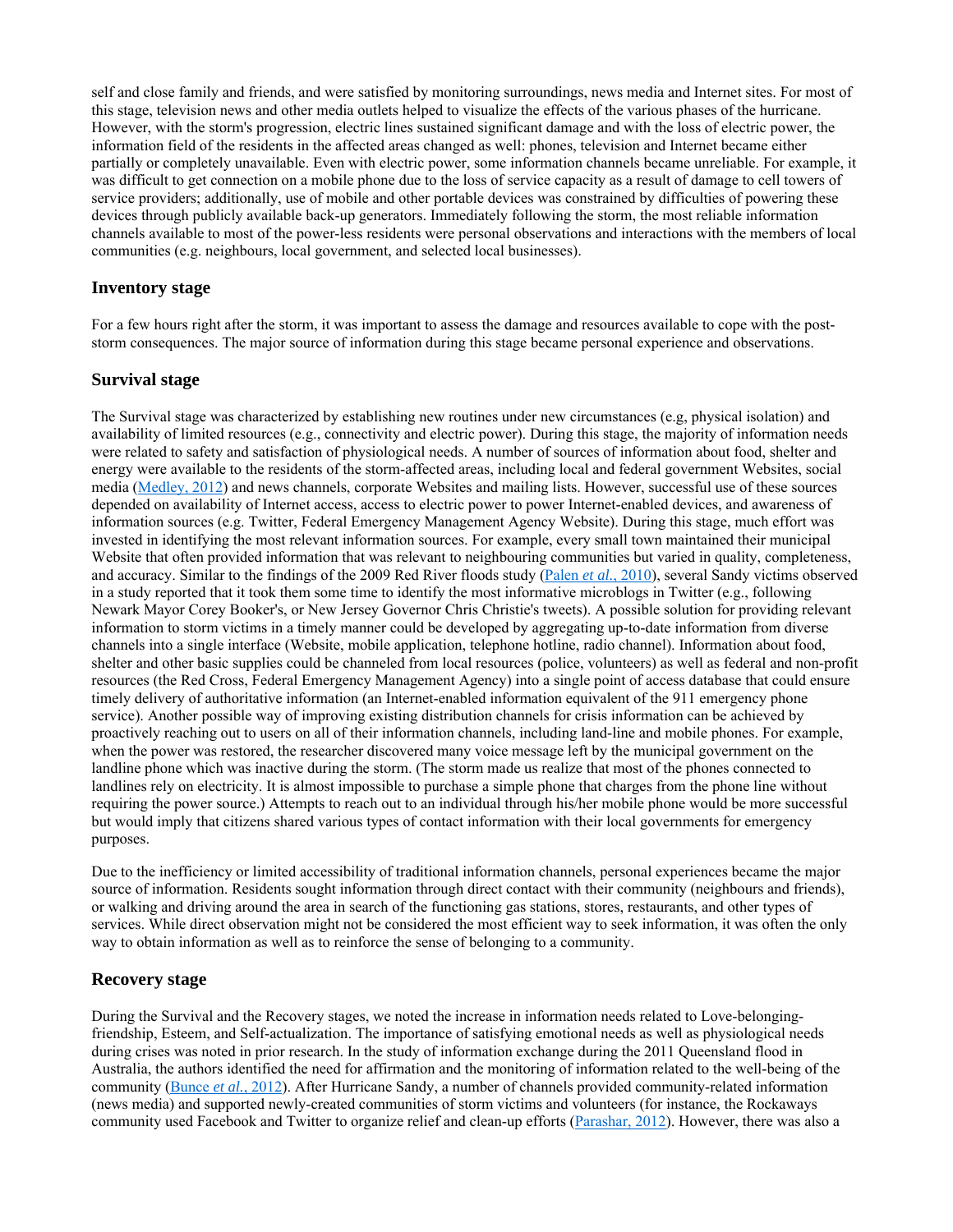shortage of information about storm victims and their needs, which motivated many volunteers to take an initiative and come to the front line of storm-affected areas with food, power generators, clothing, and other necessary items (Rampell, 2012). An informal list where participants could exchange information about available resources (offers of shelter, food) and disaster victims; needs would support a sense of community exhibited after Sandy. We were able to find several examples of systems that supported community information exchange (e.g., Websites like Family-to-Family and Hurricanesandyadopt4christmas). However, the fact that we only found these sites several weeks after the storm emphasizes the need for better linkage of similar resources or a more centralized, easy-to-find system of all emergency-related information.

With the loss of the means to provide for oneself and others, many storm victims experienced the loss of a sense of independence and self-esteem. Provision of information for satisfying basic needs became a critical requirement for maintaining self-esteem. After the storm, vital information about resources available to storm victims was scattered across multiple platforms and sites. Many victims expressed concerns about the difficulty of locating or understanding available information about immediate monetary and other type of assistance. In some instances, Federal Emergency Management Agency mobile disaster-recovery stations were inadequately outfitted, or ill-equipped to assist storm victims, who expressed frustration and dispiritedness (Rosenberg, 2012). In other instances, the information that was readily available was not accurate (to obviate problems arising from misinformation, the Federal Emergency Management Agency provided a Sandy Rumor Control Website (http://www.fema.gov/hurricane-sandy-rumor-control), which went live shortly after a man began falsely tweeting about the flooding of the New York Stock Exchange (Gross, 2012). Future development of emergency information systems should be guided by understanding that information provision is not only vital for one's physiological well-being, but also for individual's sense of pride and self-esteem.

The post-hurricane environment provided opportunities for storm-affected and unaffected citizens to realize their potential on professional, personal, and community levels: from individuals rescuing strangers from cars caught in the flooding during the storm, or distributing flashlights to residents without power (Medina, 2012). For many, the Internet offered a number of channels (in particular Twitter) to share information and provide emotional support to those in need (Guskin and Hitlin, 2012). Many residents in areas that lost power and access to most of their information technology had no choice but to spend more time with their family and close community (Rowan, 2012). As an unusual example of a positive externality, the Sandy aftermath offered a chance to re-evaluate priorities and focus on important relationships, whether between spouses, or among parents and children (Starr, 2012; Wetzel, 2012; Turkle, 2011).

# **Conclusion**

Being in the area affected by Hurricane Sandy allowed researchers to collect real-time data on information needs, behaviour, and resources available to the storm-affected community. Autoethnography method enabled researchers to collect observational and experiential data as the storm-related events were unfolding; together with the secondary data gathered from the external sources (e.g., news media) and crisis informatics literature, this data informed the development of a model of information behaviour during Sandy.

By mapping temporal stages of a disaster, types of information needs, information behaviour, and information field, the model advances our thinking about information behaviour in crisis situations and helps to identify gaps in the current emergency information infrastructure, e.g., decentralized and disconnected information sources, high dependency on electrical power, lack of flexibility in events planning.

The most important study findings include:

- evidence of the importance of esteem and self-actualization needs in emergency situations;
- shift from personal to community information needs during the period of recovery;
- presence of a need to provide and share information, not just seek and consume it within the Love, Esteem and Selfactualization categories of information needs.

We noted a number of themes related to emotions experienced during the analysed timeframe (e.g., frustration, happiness, fright, sadness). Future work will include analysis of emotional states as they play an important role in influencing information behaviour during crisis.

# **About the authors**

**Irene Lopatovska** is an Associate Professor in the School of Information and Library Science, Pratt Institute, New York, USA. She received her Ph.D. from Rutgers, the State University of New Jersey, USA. She can be contacted at: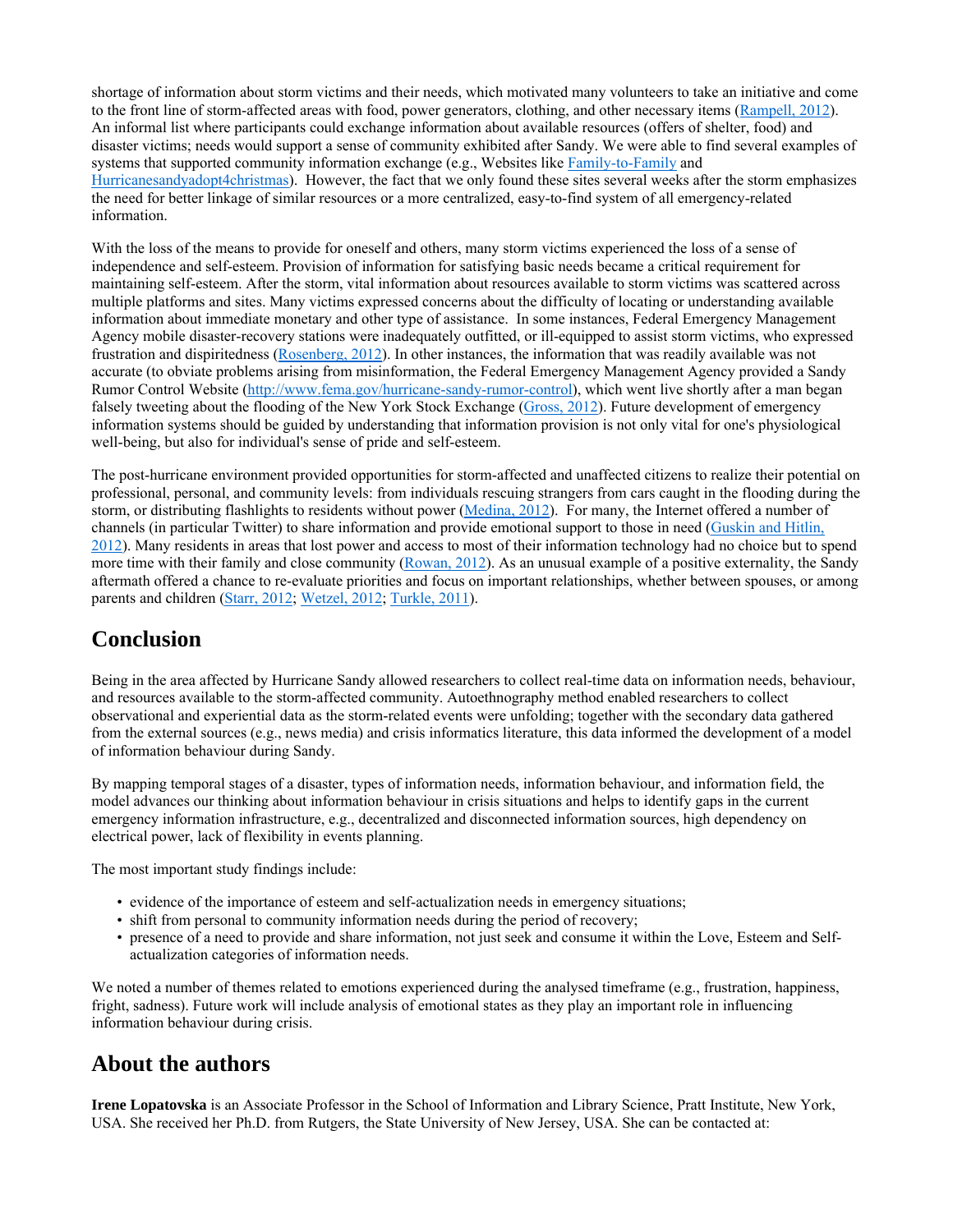#### ilopatov@pratt.edu.

**Bobby Smiley** received his Master of Library and Information Science from Pratt Institute and currently holds a position of the Digital Humanities and American History Librarian at Michigan State University Libraries. He can be contacted at: bsmiley@msu.edu.

#### **References**

- American Red Cross (2012). Red Cross offers tips to prepare for Sandy in Connecticut. Retrieved from http://www.redcross.org/news/article/Red-Cross-Offers-Tips-to-Prepare-for-Sandy-in-Connecticut (Archived by WebCite® at http://www.webcitation.org/6MWliabkJ).
- Barton, A.H. (1970). *Communities in disaster*. Garden City, NY: Anchor, Doubleday.
- Birowo, M.A. (2010). The use of community radio in managing natural disasters in Indonesia. *Bulletin of the American Society for Information Science and Technology, 36*(5), 18-21.
- Blake, E.S., Kimberlain, T.B., Berg, R.J., Cangialosi, J.P. & Beven, J.L. (2013, February 12). *Tropical cyclone report: Hurricane Sandy (AL182012): 22-29 October 2013*. Miami, FL: National Hurricane Center. Retrieved from http://www.nhc.noaa.gov/data/tcr/AL182012\_Sandy.pdf (Archived by WebCite® at http://www.webcitation.org/6MWlzUh88).
- Buckley, C. (2012, October 29). Mix of panic and nonchalance for millions in a storm's path. *The New York Times*. Retrieved from http://www.nytimes.com/2012/10/29/nyregion/panicked-evacuations-mix-with-nonchalance-inhurricane-sandys-path.html (Archived by WebCite® at http://www.webcitation.org/6MWm9PxLj).
- Bunce, S., Partridge, H. and Davis, K. (2012). Exploring information experience using social media during the 2011 Queensland Floods: a pilot study. *Australian Library Journal, 6*(1), 34-45.
- Chatman, E.A. (1999). A theory of life in the round. *Journal of the American Society for Information Science, 50*(3), 207-217.
- Chang, H. (2008). *Autoethnography as method.* Walnut Creek, CA: Left Coast Press.
- Dabner, N. (2012). Breaking ground in the use of social media: a case study of a university earthquake response to inform educational design with Facebook. *Internet and Higher Education, 15*(1), 69-78.
- Delaware. (2012, October 25). *Prepare now for Hurricane Sandy*. Dover, DE: Delaware.gov. Retrieved from http://news.delaware.gov/2012/10/25/prepare-now-for-hurricane-sandy-2/ (Archived by WebCite® at http://www.webcitation.org/6MWo4Qd1V).
- Dynes, R.R. (1970). *Organized behavior in disaster.* Lexington, MA: Heath-Lexington Books.
- Ellis, D. (1989). A behavioural approach to information retrieval design. *Journal of Documentation, 46*, 318-338.
- Evans, P.B. and Wurster, T.S. (1997). Strategy and the new economics of information. *Harvard Business Review, 75* (5), 70-82.
- Federal Emergency Management Agency. (2012). *Hurricane Sandy: rumor control*. Washington, DC: Federal Emergency Management Agency. Retrieved from http://www.fema.gov/hurricane-sandy-rumor-control. (Archived at http://www.webcitation.org/6MWoNMtug)
- Federal Emergency Management Agency. (2012, October 26). #Sandy tip for east coast: get to the store today for emerg supplies. Water, nonperishable food, batteries, flashlight, etc. [Tweet] Retrieved from http://bit.ly/1hm4Qjo
- Fu, L. (2011). The government response to 9/11: communications technology and the media. *Library and Archival Security, 24*(2), 103-118.
- Glaser, B. (1992). *Basics of grounded theory analysis*. Mill Valley, CA: Sociology Press.
- Gross, D. (2012, October 31). Man faces fallout for spreading false Sandy reports on Twitter. Retrieved from http://www.cnn.com/2012/10/31/tech/social-media/sandy-twitter-hoax (Archived by WebCite® at http://www.webcitation.org/6MWmNPvMs).
- Guskin, E. & Hitlin, P. (2012). *Hurricane Sandy and Twitter*. Washington, DC: Pew Research Center. Retrieved from http://www.journalism.org/index\_report/hurricane\_sandy\_and\_twitter (Archived by WebCite® at http://www.webcitation.org/6MWmVAKMd).
- Hagar, C. (2006). *Using research to aid the design of a crisis information management course*. Paper presented at the ALISE SIG Multicultural, Ethnic and Humanistic Concerns (MEH) session on Information Seeking and Service Delivery for Communities in Disaster/Crisis, San Antonio, Texas.
- Hagar, C. (2010). Introduction. *Bulletin of the American Society for Information Science and Technology, 36*(5), 10- 12.
- Howell, Joseph T. (1972). *Hard living on Clay Street: portraits of blue collar families*. Prospect Heights, IL: Waveland Press, Inc.
- Johnson, J.D., Case, D.O., Andrews, J., Allard, S.A. & Johnson, N.E. (2006). Fields and pathways: contrasting or complementary views of information seeking. *Information Processing and Management, 26*(2), 569-582.
- Kaplan, A.M. & Haenlein, M. (2010) Users of the world, unite! The challenges and opportunities of social media. *Business Horizons, 53*(1), 59-68.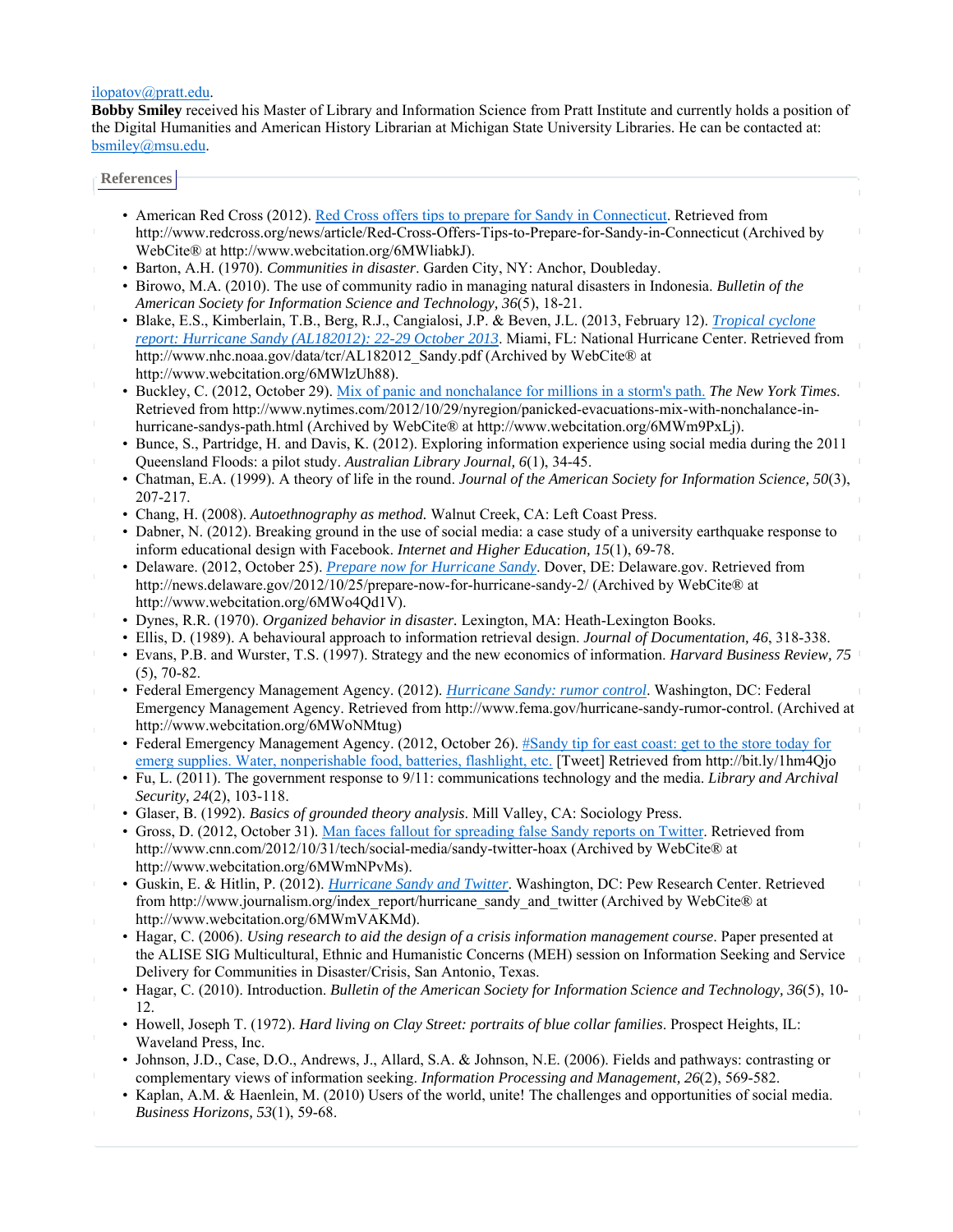- Kuhlthau, C.C. (1994). *Seeking meaning: a process approach to library and information services*. Norwood, NJ., Ablex Publishing.
- Lincoln, Y.S. & Guba, E. (1985). *Naturalistic enquiry.* Beverley Hills, CA: Sage
- Maslow, A.H. (1943). A theory of human motivation. *Psychological Review, 50*(4), 370-96.
- Medley, E. (2012, October 31). Hurricane Sandy: use Twitter to find open gas stations and businesses. *NJ.Com*. Retrieved from http://www.nj.com/news/index.ssf/2012/10/hurrican\_sandy\_use\_twitter\_to.html (Archived by WebCite® at http://www.webcitation.org/6MWmgRRB5).
- McKechnie, L. (2000). Ethnographic observation of preschool children. *Library and information science research, 22*(1), 61-76.
- Medina, S. (2013, October 30). Meet the heroes of Hurricane Sandy. *Huffington Post*. Retrieved from http://www.huffingtonpost.com/2012/10/30/the-heroes-of-hurricane-sandy\_n\_2044253.html#slide=1703775 (Archived by WebCite® at http://www.webcitation.org/6MWmnHTSB).
- Muhren, W.J. & Van de Walle, B. (2010). Sense-making and information management in emergency response. *Bulletin of the American Society for Information Science and Technology, 36*(5), 30-33.
- National Weather Service. *National Hurricane Center.* (2012). *Hurricane preparedness: be ready*. Miami, FL: National Hurricane Center. Retrieved from http://www.nhc.noaa.gov/prepare/ready.php (Archived by WebCite® at http://www.webcitation.org/6MWmsyUR1).
- Otterman, S. (2012, November 3). Relief efforts of all sizes and forms spring up across New York. *The New York Times*. Retrieved from http://www.nytimes.com/2012/11/03/nyregion/relief-efforts-of-every-size-and-form-springup-in-new-york-city.html (Archived by WebCite® at http://www.webcitation.org/6MWmxzgVO).
- Palen, L., Starbird, K., Vieweg, S. & Hughes, A. (2010). Twitter-based information distribution during the 2009 Red River Valley Flood Threat. *Bulletin of the American Society for Information Science and Technology, 36*(5), 13-17.
- Parashar, A. (2012, November 9). Cleaning up Rockaway, bucket by bucket. *National Public Radio*. Retrieved from http://www.npr.org/2012/11/09/164779040/cleaning-up-rockaway-bucket-by-bucket (Archived by WebCite® at http://www.webcitation.org/6MWn8CihH).
- Putnam, L. (2002, November 4). By choice or by chance: How the internet is used to prepare for, manage, and share information about emergencies. *First Monday, 7* (11), Retrieved from http://firstmonday.org/htbin/cgiwrap/bin/ojs/index.php/fm/article/view/1007/928 (Archived by WebCite® at http://www.webcitation.org/6MYY9GqWx).
- Rampell, C. (2012, November 5). Volunteers and donations flock to areas affected by Hurricane Sandy. *The New York Times.* Retrieved from http://www.nytimes.com/2012/11/05/nyregion/volunteers-and-donations-flock-to-areasaffected-by-hurricane-sandy.html (Archived by WebCite® at http://www.webcitation.org/6MWnH7Y7q).
- Robbins, L. (2012, November 19). For pet owners left homeless by hurricane, a temporary home for the animals. *The New York Times*. Retrieved from http://www.nytimes.com/2012/11/19/nyregion/temporary-shelter-opens-for-pets-of -owners-displaced-by-hurricane-sandy.html (Archived by WebCite® at http://www.webcitation.org/6MWnMXUpB).
- Rosenberg, A. (2012, November 4). At the Jersey Shore, tears and disbelief in the aftermath of Sandy. *Philly.com*. Retrieved from http://articles.philly.com/2012-11-04/news/34930471\_1\_fema-flood-insurance-flood-damage (Archived by WebCite® at http://www.webcitation.org/6MWnRnLQt).
- Rowan, T. (2012, November 17). Lack of power in Superstorm Sandy's wake brings Stewartsville family together. *LehighValleyLive.com* Retrieved fromhttp://www.lehighvalleylive.com/warren-county/expresstimes/index.ssf/2012/11/superstorm\_sandy\_brings\_stewar.html (Archived by WebCite® at http://www.webcitation.org/6MWnXnpHK).
- Santora, M. (2013, February 12). Hurricane Center seeks expanded authority to issue warnings. *The New York Times.* Retrieved from http://www.nytimes.com/2013/02/13/nyregion/reducing-hurricane-sandy-to-a-tropical-stormundercut-warnings.html?  $r=0$  (Archived by WebCite® at http://www.webcitation.org/6MWnf318Z).
- Semple, K. & Goldstein, J. (2012, November 11). How a beach community became a deathtrap. *The New York Times*, Retrieved from http://www.nytimes.com/2012/11/11/nyregion/how-a-staten-island-community-became-adeathtrap.html (Archived by WebCite® at http://www.webcitation.org/6MWnmAUnv).
- Shaheen, M.A. (2008). Use of social networks and information seeking behaviour of students during political crises in Pakistan: a case study. *International Information and Library Review, 40*(3), 142-147.
- Sheppard, D. & DiSavino, S. (2012, October 31). Superstorm Sandy cuts power to 8.1 million homes. *Reuters*. Retrieved from http://www.reuters.com/article/2012/10/30/us-storm-sandy-powercuts-idUSBRE89T10G20121030 (Archived by WebCite® at http://www.webcitation.org/6MWnsnc7T).
- Shklovski, I., Palen, L. & Sutton, J. (2008). Finding community through information and communication technology in disaster events. In *Proceedings of the 2008 ACM Conference on Computer Supported Cooperative Work* (CSCW '08), (pp. 127-136). New York, NY: ACM Press.
- Starr, K. (2012, November 5). Will Sandy bring a baby boom or baby bust? How disasters change marriage, divorce, and birth rates. *Slate*. Retrieved from http://slate.me/1gzSO3V (Archived by WebCite® at http://www.webcitation.org/6MWnzIAVI).